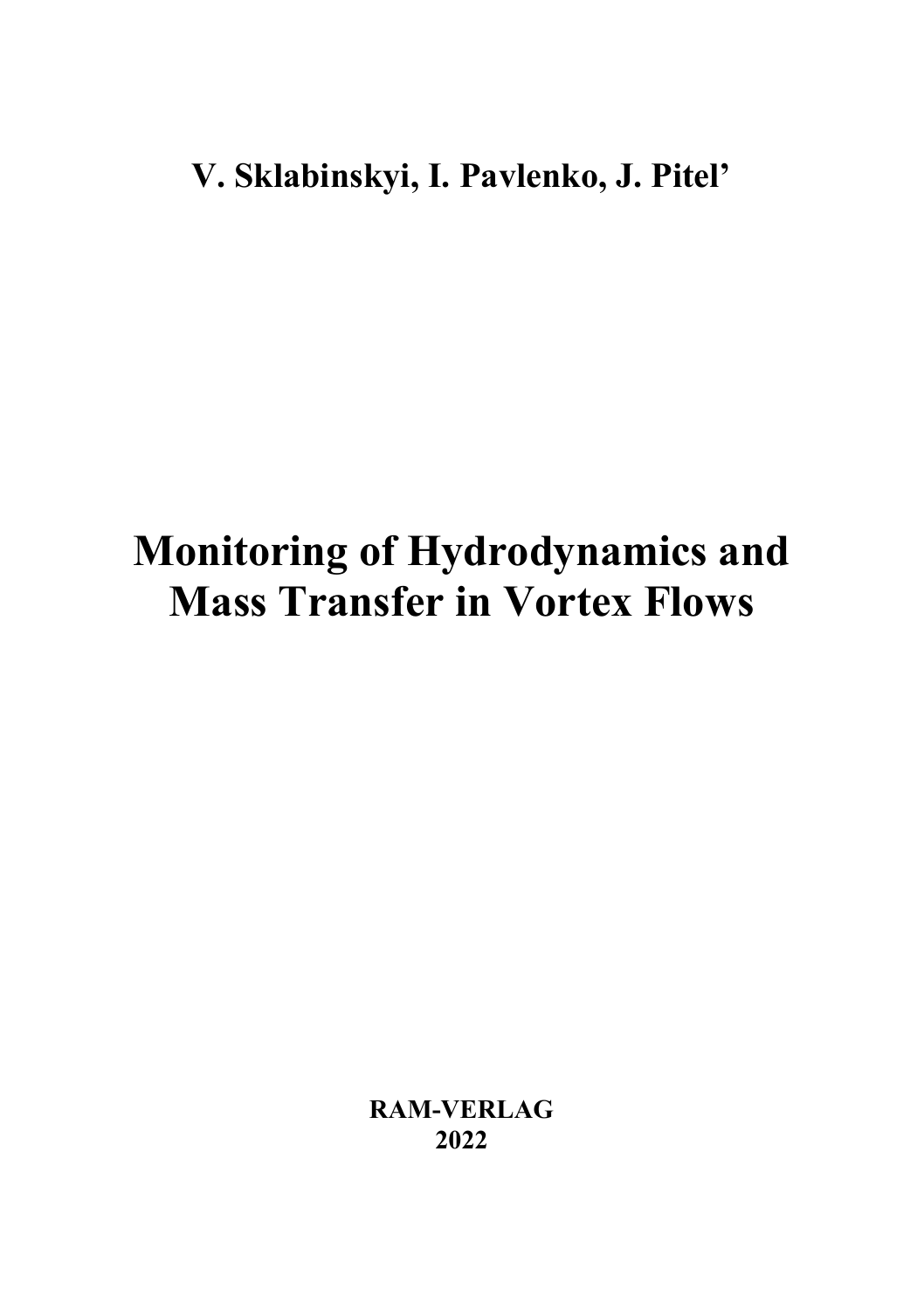The monograph aims at monitoring of hydrodynamics and mass transfer in two-phase gas-droplet vortex flows in spraying countercurrent mass transfer apparatuses. Up-to-date methods of mass transfer in vortex gas-droplet flows and approaches for rational designing vortex apparatuses are presented. The development of innovative designs of mass transfer equipment is presented. Based on experimental studies and practical experience, methods for evaluating the hydraulic and mass transfer characteristics have been proposed. Particular attention is paid to intensifying hydrodynamic and mass transfer processes in equipment for chemical technology. The scientific results have been achieved within the research project Creation of new granular materials for nuclear fuel and catalysts in the active hydrodynamic environment" (State reg. no. 0120U102036).

The monograph was reviewed by three reviewers.

 $\overline{a}$ 

 $\overline{a}$ 

© Pavlenko I., Sklabinskyi V., Pitel' J., 2022 © Sumy State University, 2022 © RAM-VERLAG, 2022

This monograph was prepared with support by the project KEGA 055TUKE-4/2020 and it was recommended for publication by the Academic Council of Sumy State University as a scientific monograph (minutes No. 12 of 21.04.2022).

### ISBN 978-3-96595-021-4 UDC 66.011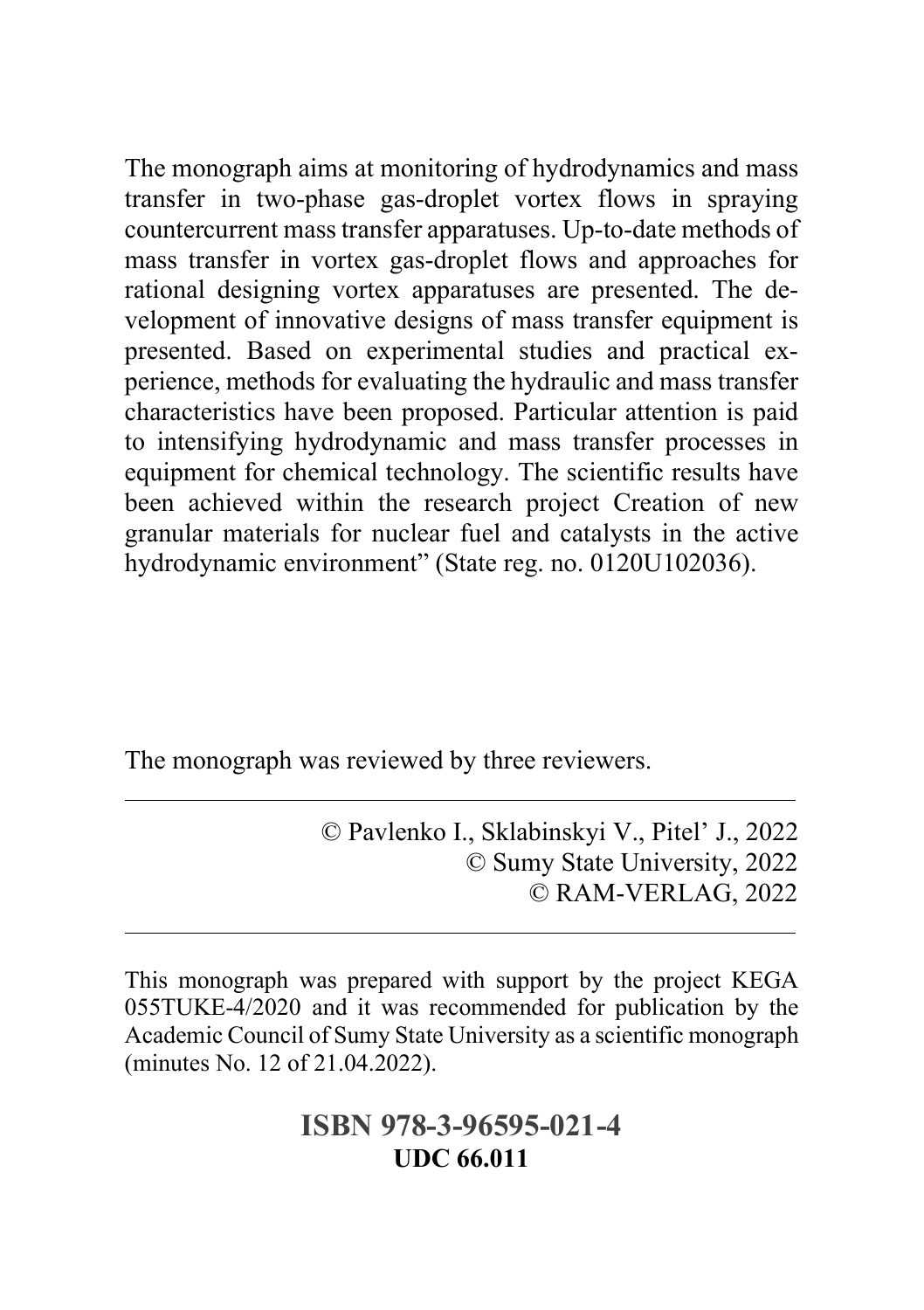# **Contents**

|              | 1                                                                                                  |                                                                                  |    |  |  |
|--------------|----------------------------------------------------------------------------------------------------|----------------------------------------------------------------------------------|----|--|--|
| 7            |                                                                                                    |                                                                                  |    |  |  |
| 1            | <b>Organization of Gas-Droplet Flows in Vortex</b><br><b>Spraying Countercurrent Mass Transfer</b> |                                                                                  |    |  |  |
|              |                                                                                                    |                                                                                  |    |  |  |
|              |                                                                                                    |                                                                                  | 11 |  |  |
|              | 1.1                                                                                                | Liquid spraying and vortex flow. Factors                                         | 11 |  |  |
|              | 1.2                                                                                                | Fundamentals of hydrodynamics in a vortex                                        | 22 |  |  |
|              | 1.3                                                                                                |                                                                                  | 29 |  |  |
|              | 1.4                                                                                                | Describing the movement of two-phase                                             |    |  |  |
|              |                                                                                                    |                                                                                  | 34 |  |  |
|              | 1.5                                                                                                | The motion of liquid films and the end effect                                    |    |  |  |
|              |                                                                                                    |                                                                                  | 39 |  |  |
|              | 1.6                                                                                                | Differences between direct vortex flow,<br>crossflow, and counterflow of gas and |    |  |  |
|              |                                                                                                    |                                                                                  | 42 |  |  |
| $\mathbf{2}$ |                                                                                                    | <b>Theoretical Background of Mass Transfer</b>                                   |    |  |  |
|              | <b>Intensification between Droplets and a Gas</b>                                                  |                                                                                  |    |  |  |
|              |                                                                                                    | at a Vortex Countercurrent Motion                                                | 49 |  |  |
|              | 2.1                                                                                                | Features of a flow around droplets in vortex                                     |    |  |  |
|              |                                                                                                    |                                                                                  | 49 |  |  |
|              | 2.2                                                                                                | Force impact on a liquid droplet in a gas                                        |    |  |  |
|              |                                                                                                    | flow with a transverse velocity gradient                                         | 51 |  |  |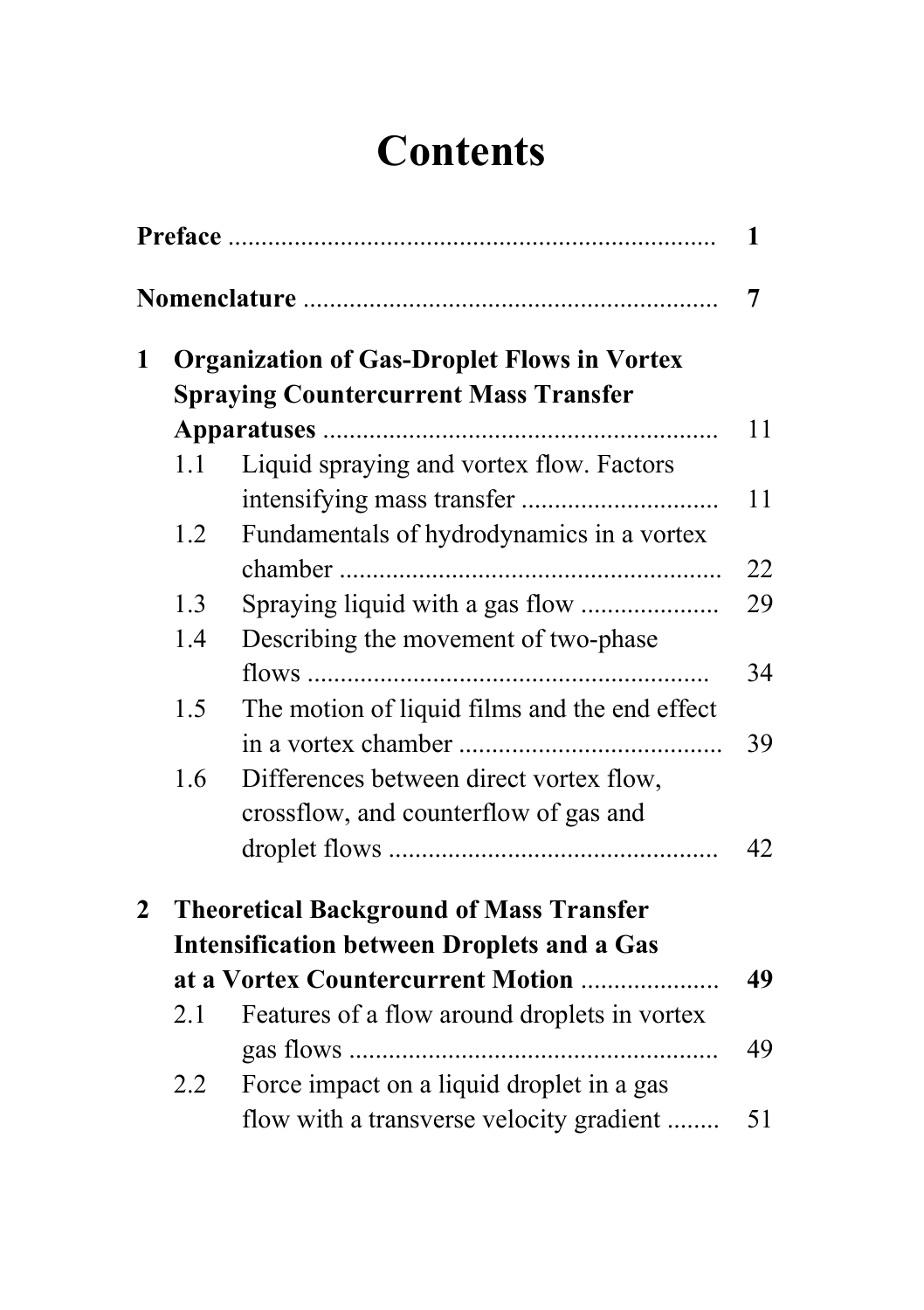|   | 2.3 | Intensification of internal currents in a<br>droplet under the impact of a gas flow with a |     |  |
|---|-----|--------------------------------------------------------------------------------------------|-----|--|
|   |     |                                                                                            | 57  |  |
|   | 2.4 | Intensification of mass transfer in a droplet                                              |     |  |
|   |     | under a vortex countercurrent gas-liquid flow                                              | 63  |  |
| 3 |     | <b>Monitoring of Hydrodynamics of a Two-Phase</b>                                          |     |  |
|   |     |                                                                                            |     |  |
|   | 3.1 | Hydrodynamic features of vortex spraying                                                   |     |  |
|   |     | countercurrent mass transfer apparatuses                                                   | 66  |  |
|   | 3.2 | Movement of a single-phase vortex gas flow                                                 |     |  |
|   |     |                                                                                            | 68  |  |
|   | 3.3 | Impact of vortex chamber's geometric                                                       |     |  |
|   |     | parameters on flow unevenity                                                               | 71  |  |
|   | 3.4 | Vortex motion of a viscous gas flow                                                        | 82  |  |
|   | 3.5 | Hydrodynamics of a vortex gas-droplet                                                      |     |  |
|   |     |                                                                                            | 88  |  |
|   |     | Conditions of countercurrent motion<br>3.5.1                                               |     |  |
|   |     | of vortex gas-droplet flows in a mass                                                      |     |  |
|   |     |                                                                                            | 88  |  |
|   |     | Impact of droplet flow on the<br>3.5.2                                                     |     |  |
|   |     | hydrodynamics of a gas                                                                     | 92  |  |
|   |     | Hydraulic resistance of a vortex<br>3.5.3                                                  |     |  |
|   |     |                                                                                            | 99  |  |
|   | 3.6 | Impact of flow hydrodynamics on the design                                                 |     |  |
|   |     | of spray nozzles and gasutlet pipes                                                        | 105 |  |
|   | 3.7 | Separation of droplet liquid in a working                                                  |     |  |
|   |     |                                                                                            | 119 |  |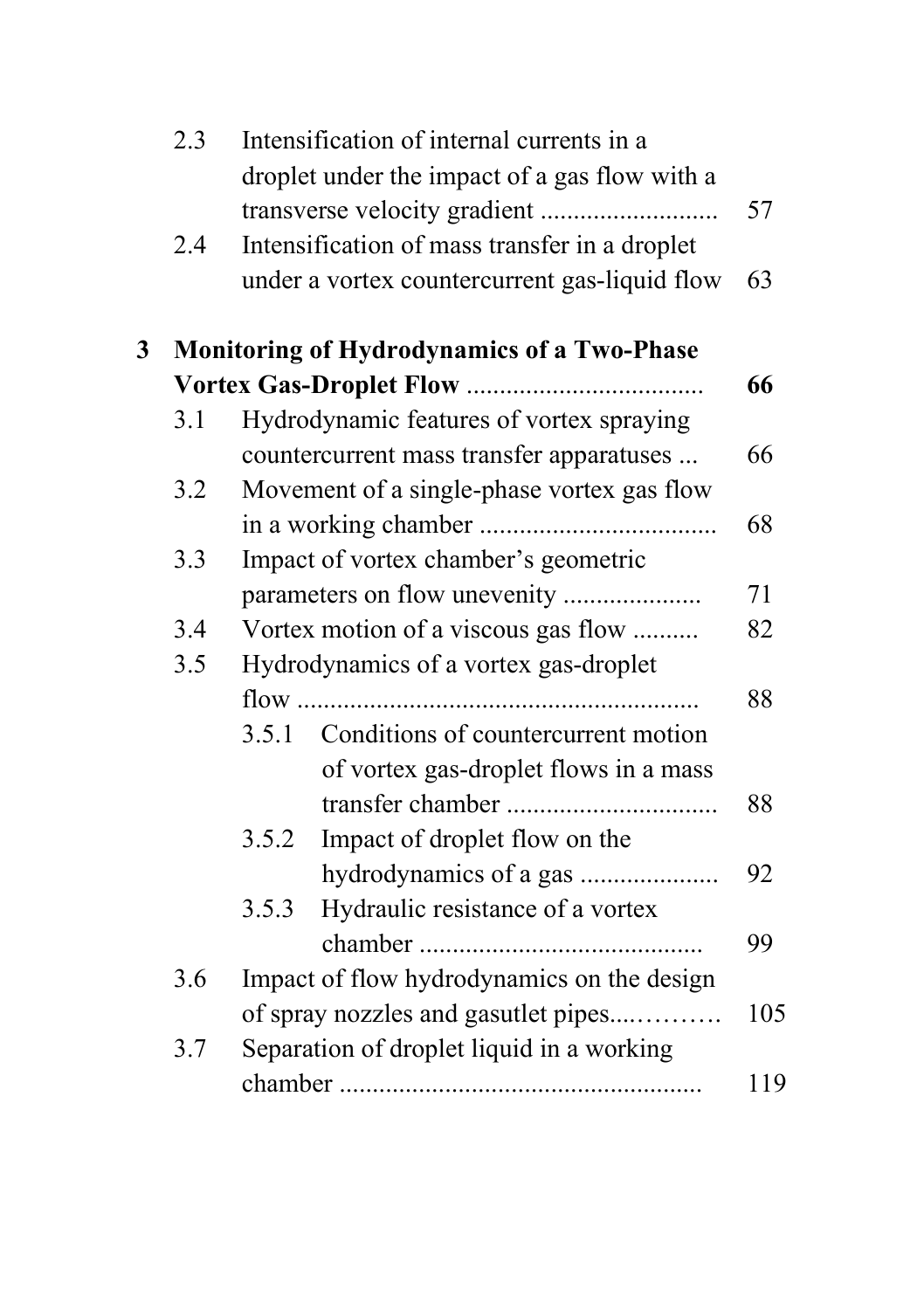|                         | 3.8 | Hydrodynamic factors affecting the                   | 122 |  |
|-------------------------|-----|------------------------------------------------------|-----|--|
| $\overline{\mathbf{4}}$ |     | <b>Hydrodynamics of Flows in the Vortex Spraying</b> |     |  |
|                         |     | <b>Countercurrent Mass Transfer Apparatus</b>        |     |  |
|                         | 4.1 | Methods for experimental studies on                  |     |  |
|                         |     |                                                      | 129 |  |
|                         | 4.2 | Operation of devices on experimental                 |     |  |
|                         |     |                                                      | 132 |  |
|                         | 4.3 | Single-phase flow in a working mass transfer         |     |  |
|                         |     |                                                      | 142 |  |
|                         | 4.4 |                                                      | 154 |  |
|                         | 4.5 | Hydraulic resistance of the apparatus                | 161 |  |
|                         |     | Hydraulic resistance under the<br>4.5.1              |     |  |
|                         |     | absence of a liquid phase                            | 161 |  |
|                         |     | Distribution of energy losses in a<br>4.5.2          |     |  |
|                         |     | vortex chamber and a radial diffuser                 | 166 |  |
|                         |     | Change in hydraulic resistance<br>4.5.3              |     |  |
|                         |     | depending on phase loads                             | 171 |  |
|                         | 4.6 | Analysis of the experimental results on              |     |  |
|                         |     |                                                      | 176 |  |
| $5\overline{)}$         |     | <b>Mass Transfer Characteristics of the Vortex</b>   |     |  |
|                         |     | <b>Spraying Countercurrent Mass Transfer</b>         |     |  |
|                         |     |                                                      | 189 |  |
|                         | 5.1 | Mass transfer characteristics during                 |     |  |
|                         |     |                                                      | 189 |  |
|                         | 5.2 | Mass transfer characteristics during                 |     |  |
|                         |     |                                                      | 193 |  |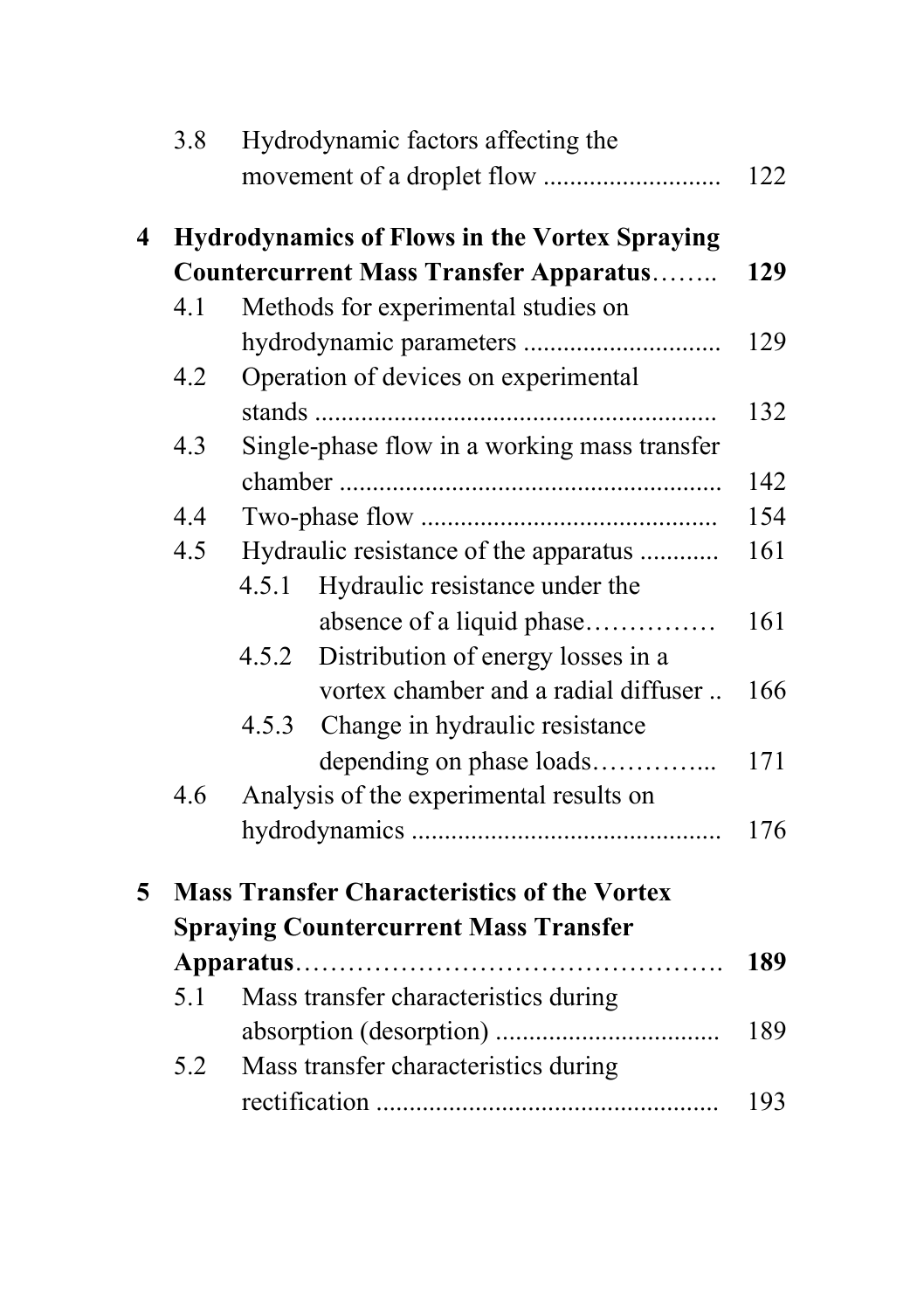| 5.3 | Experimentally obtained mass transfer              |     |
|-----|----------------------------------------------------|-----|
|     | characteristics during absorption (desorption)     | 201 |
| 5.4 | Experimentally obtained mass transfer              |     |
|     | characteristics during rectification               | 206 |
| 5.5 | Calculation of mass transfer                       |     |
|     |                                                    | 211 |
| 6   | <b>Designing of Vortex Spraying Mass Transfer</b>  |     |
|     | <b>Apparatuses and Areas of Their Application </b> | 215 |
| 6.1 | The rationale for the use of vortex spraying       |     |
|     |                                                    | 215 |
| 6.2 |                                                    | 223 |
| 6.3 | Calculation of the main geometric                  |     |
|     |                                                    | 226 |
|     |                                                    | 229 |
|     |                                                    | 233 |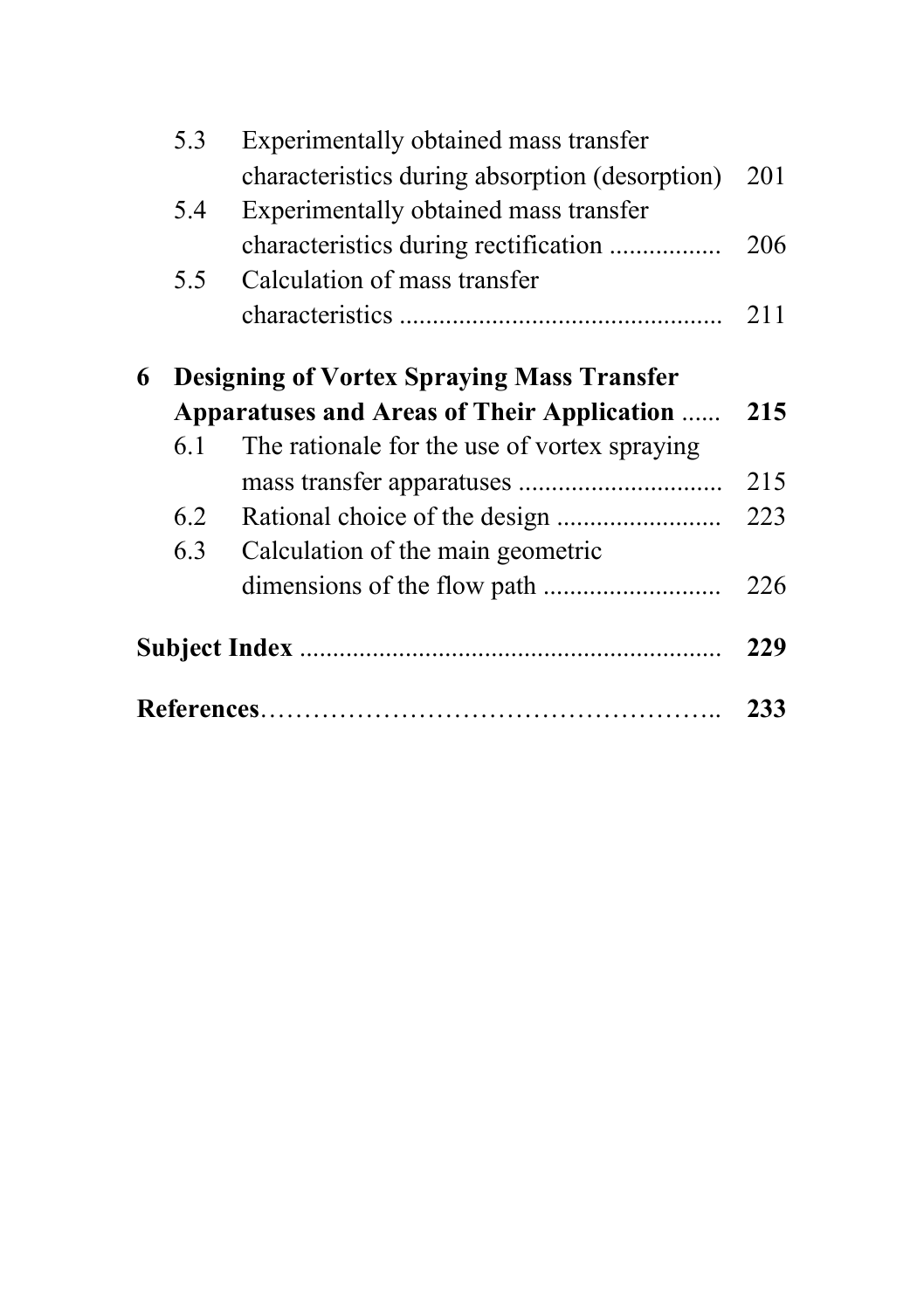Preface

The energy crisis of the late 20th and early 21st centuries, constantly increasing requirements for product quality, a sharp increase in the cost of materials, and a number of environmental disasters drew society's attention, governments worldwide to strengthen requirements for cleanliness of industrial emissions. Simultaneously, problems arose that created the preconditions for the emergence of innovative directions in the development of mass transfer equipment.

Basically, the search for new ways of development aims to create mass transfer equipment with an increase in the efficiency of using the working volume by 2–3 times or more, compared with traditional column equipment, where plate or packed contact elements are commonly used.

Along with the improvement of mass transfer equipment, the search for ways of organizing the movement of flows in mass transfer equipment and the consequent monitoring continues. Today, it becomes possible to carry out highly efficient mass transfer processes with a simultaneous decrease in the dimensions of apparatuses and an increase in their productivity.

Over the past decade, many publications on the study of vortex flow in mass transfer devices have been increased. Mainly, publications recommended by the authors of the monograph are summarized in References.

Also, the number of designs of various vortex devices has significantly increased, which created the conditions for the contact between gas and liquid phases under their vortex movement. Particularly, Sumy State University successfully carries out research works on vortex flows and innovative designs of mass transfer equipment.

Remarkably, the increased interest in vortex flows in mass transfer equipment is substantiated by the possibility of a significant intensification of mass transfer processes. This is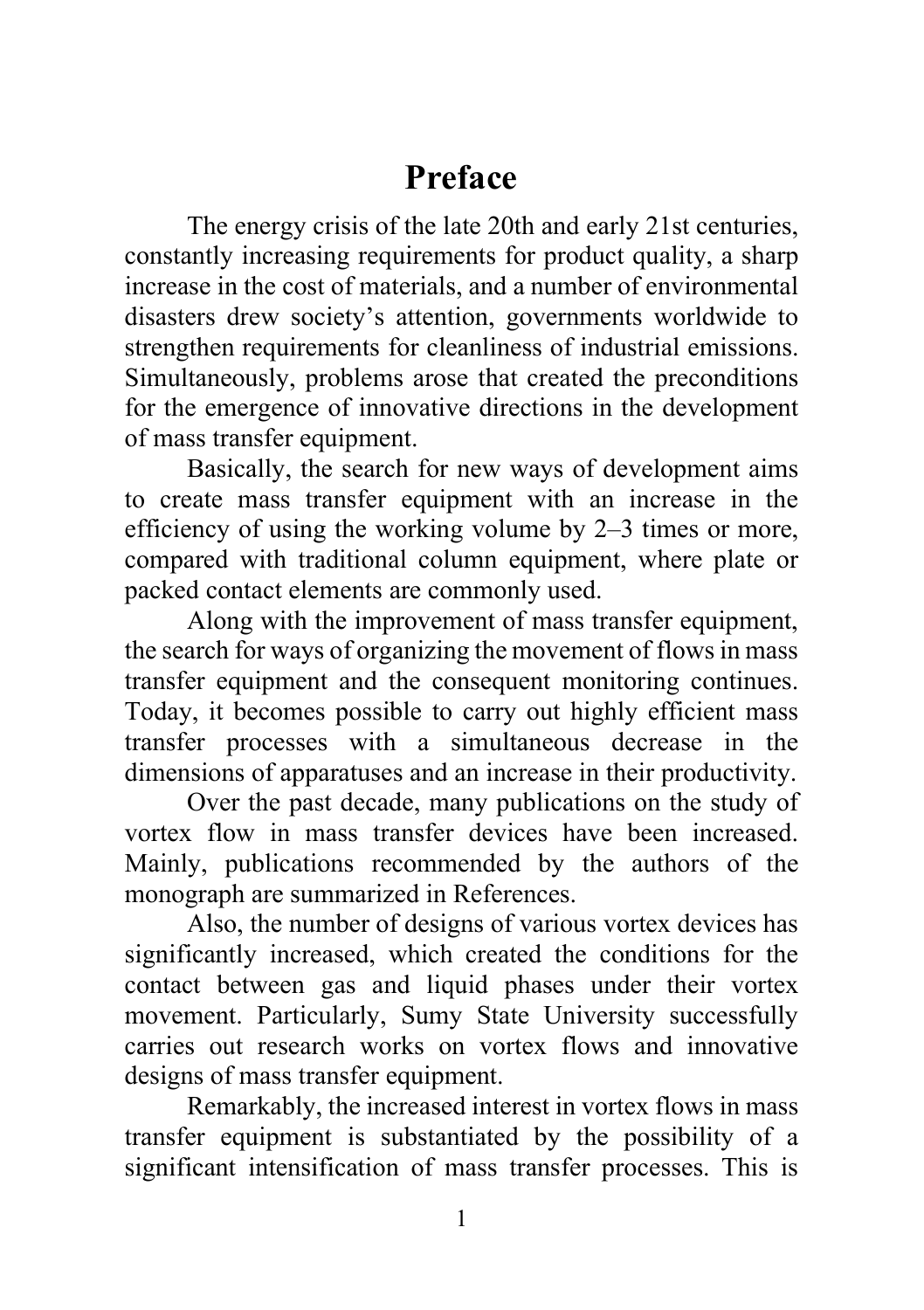because mass transfer processes in vortex flows are carried out in relatively small volumes of working chambers. This fact allows one to increase the size of the mass transfer apparatus and reduce costs for designing, manufacturing, and exploitation of vortex mass transfer apparatuses.

Hydrodynamic features of the vortex flows highlight two main factors for intensifying mass transfer processes. The first one concerns the possibility of performing a finely dispersed spraying of a liquid phase due to high relative velocities of phases. As a result, a significant increase in the interfacial surface is achieved. Accordingly, mass transfer processes are accelerated.

The second factor is creating the developed turbulent twophase flow in the entire volume of a vortex mass transfer chamber. This allows one to increase the intensity of internal circulation currents in droplets and accelerate the renewal of the interfacial surface.

The monograph is devoted to the theoretical and experimental study of hydrodynamic and mass transfer processes' monitoring in two-phase gas-droplet vortex flows within a single spraying stage. In an entire volume of a vortex chamber, gas moves from the periphery to the center, and liquid – from the center to the periphery. The main attention is paid to methods of intensifying hydrodynamic and mass transfer processes.

In the monograph, the theoretical substantiation of the mass transfer efficiency between gas and liquid in vortex flows is given. A theoretical description of such a motion is presented using mathematical equations obtained based on the analytical solution of differential equations for a viscous gas flow motion. Equations for calculating a new vortex spraying countercurrent mass transfer apparatus have been substantiated analytically. The developed mathematical models have been proven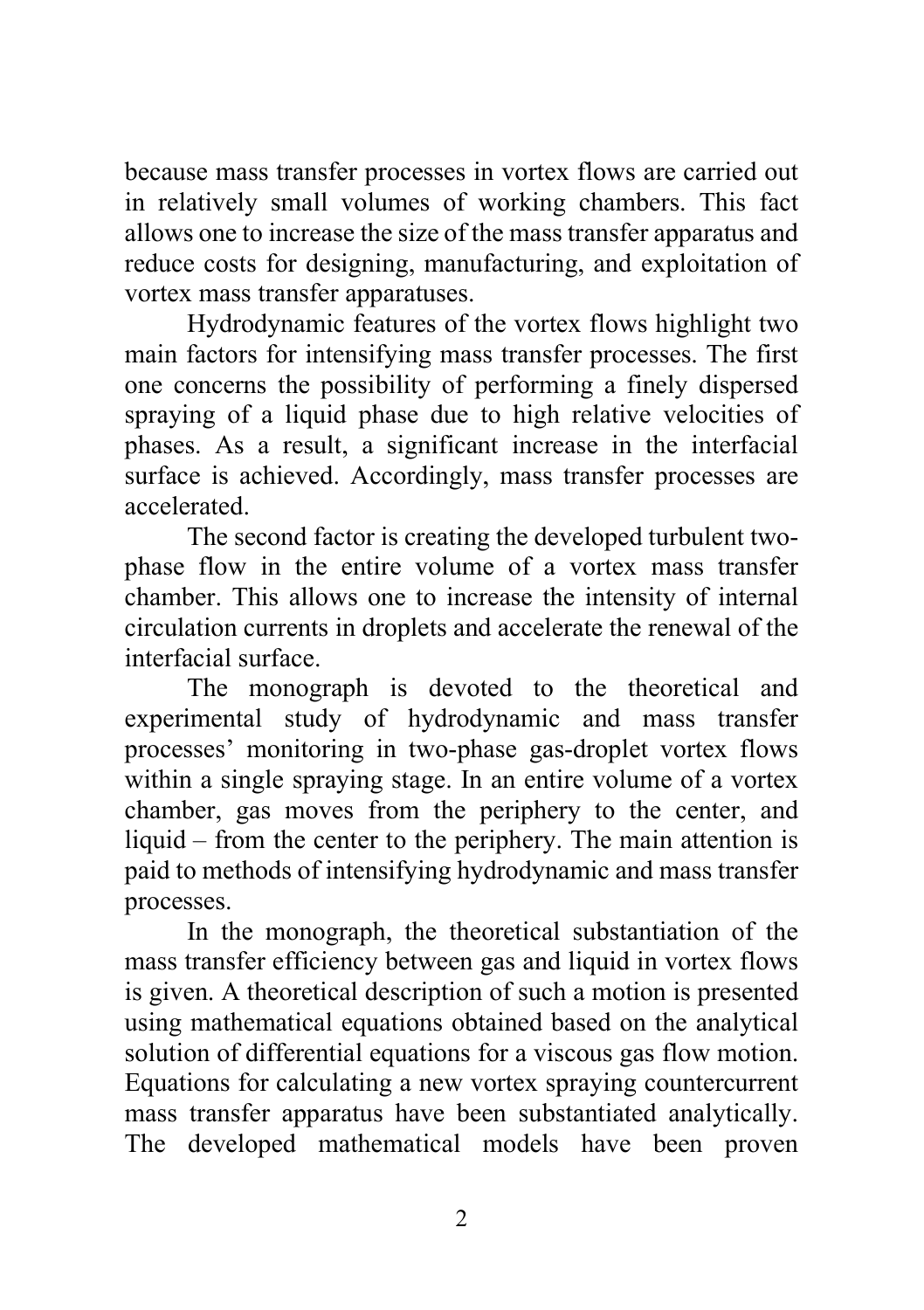experimentally. The impact of technological and geometric parameters on the local velocity and pressure fields is shown. Up-to-date approaches to rational design of vortex spraying countercurrent mass transfer apparatuses are presented. The development of progressive designs of mass transfer equipment using countercurrent vortex motion of liquid droplets and gas along the radius of the vortex chamber is presented. Experiments and practical experience have developed methods for evaluating hydraulic and mass transfer characteristics for vortex spraying countercurrent mass transfer apparatuses.

Ways for the organization of gas-droplet flows in vortex spraying countercurrent mass transfer apparatuses are described in Chapter 1. The theoretical background of mass transfer intensification between droplets and gas at a vortex countercurrent motion is presented in Chapter 2. Based on the theoretical and experimental studies presented in Chapters 3–4, the following new results are recommended:

– fundamentals of organizing the movement of phases in countercurrent vortex flows of liquid droplets and gas have been obtained; the dependence of circulation flows in liquid droplets on the hydrodynamic characteristics of a flow has been established; the impact of internal circulation flows on the efficiency of the mass transfer process has been substantiated;

– the nature of the interaction of vortex flows of liquid droplets and gas has been studied;

– dependencies for calculating local fields of velocity and pressure in a gas vortex flow have been obtained for given geometric and technological parameters of the vortex spraying countercurrent mass transfer apparatus;

– experimental data on the local velocity and pressure fields in a working chamber have been presented; this allows one to deeper understand the essence of the mass transfer processes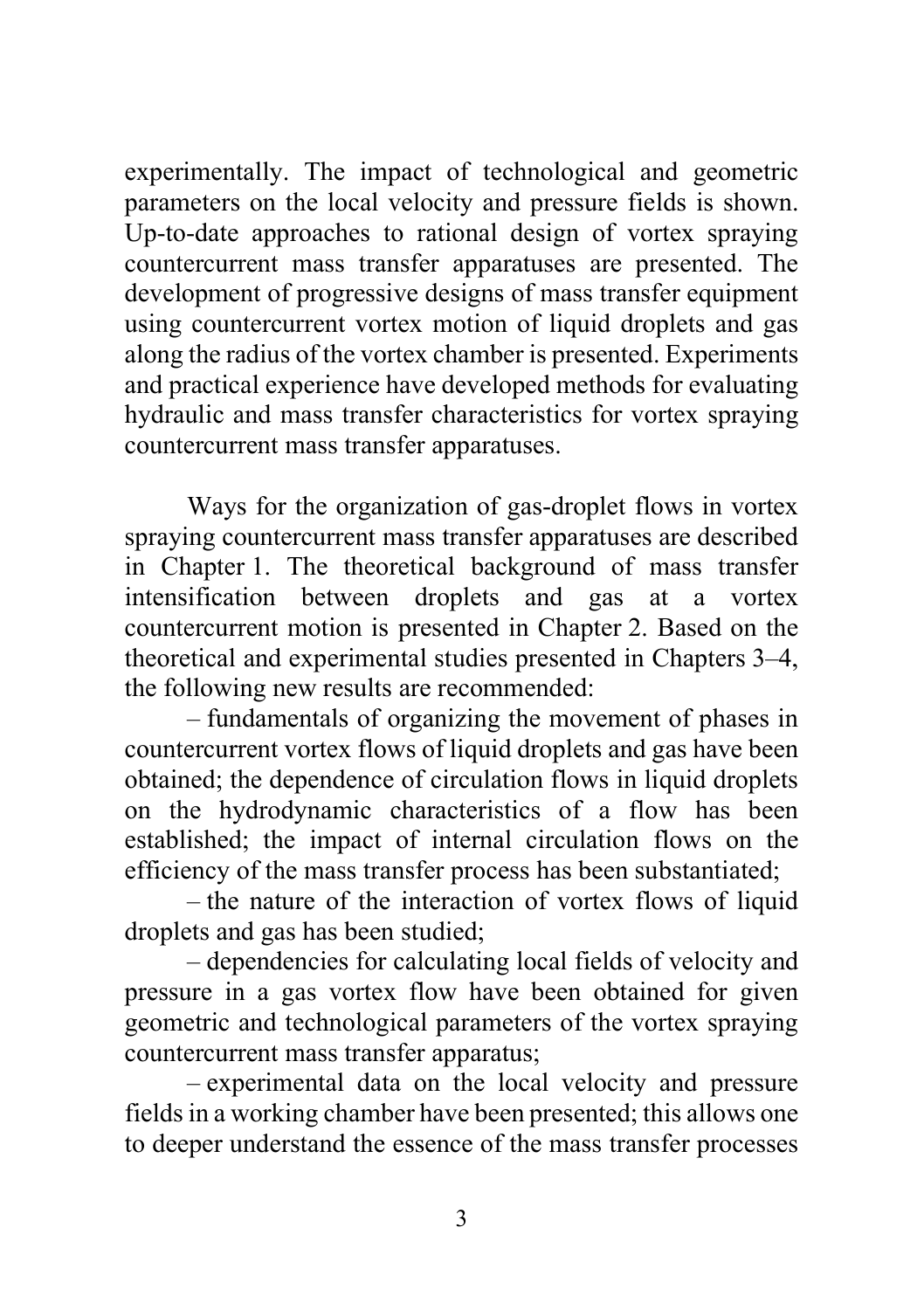#### Preface

in a vortex chamber and determine the mass transfer characteristics in the processes of absorption (desorption) and rectification;

– the fundamental principles of increasing efficiency and productivity of vortex spraying countercurrent mass transfer apparatuses have been formulated based on experiments on improved designs of such devices;

– new designs of vortex sprayers have been developed considering the achievement of the most effective spraying;

– physical and mathematical models of the motion of liquid droplets and gas in a working chamber have been proposed in terms of impact on circulation flows in droplets; the most favorable conditions for movement and interaction of phases have been proposed;

– efficiency of vortex spraying countercurrent mass transfer apparatuses has been compared with other designs of mass transfer equipment;

– conditions are formulated under which using the vortex spraying countercurrent mass transfer apparatus is the most appropriate.

Chapter 5 presents the mass transfer characteristics of the vortex spraying countercurrent mass transfer apparatus. Recommendations for designing vortex spraying mass transfer equipment and their applications are described in Chapter 6.

Described designs of vortex spraying countercurrent mass transfer apparatuses and methods for calculating their hydrodynamic and mass transfer characteristics have been implemented in the technological processes in the industry, mainly as follows:

– distribution of products in the synthesis of butoxybutenine;

– purification of gas emissions from dimethylformamide (dimethylacetamide); purification of gas emissions from ammophos production from fluorine and ammonia;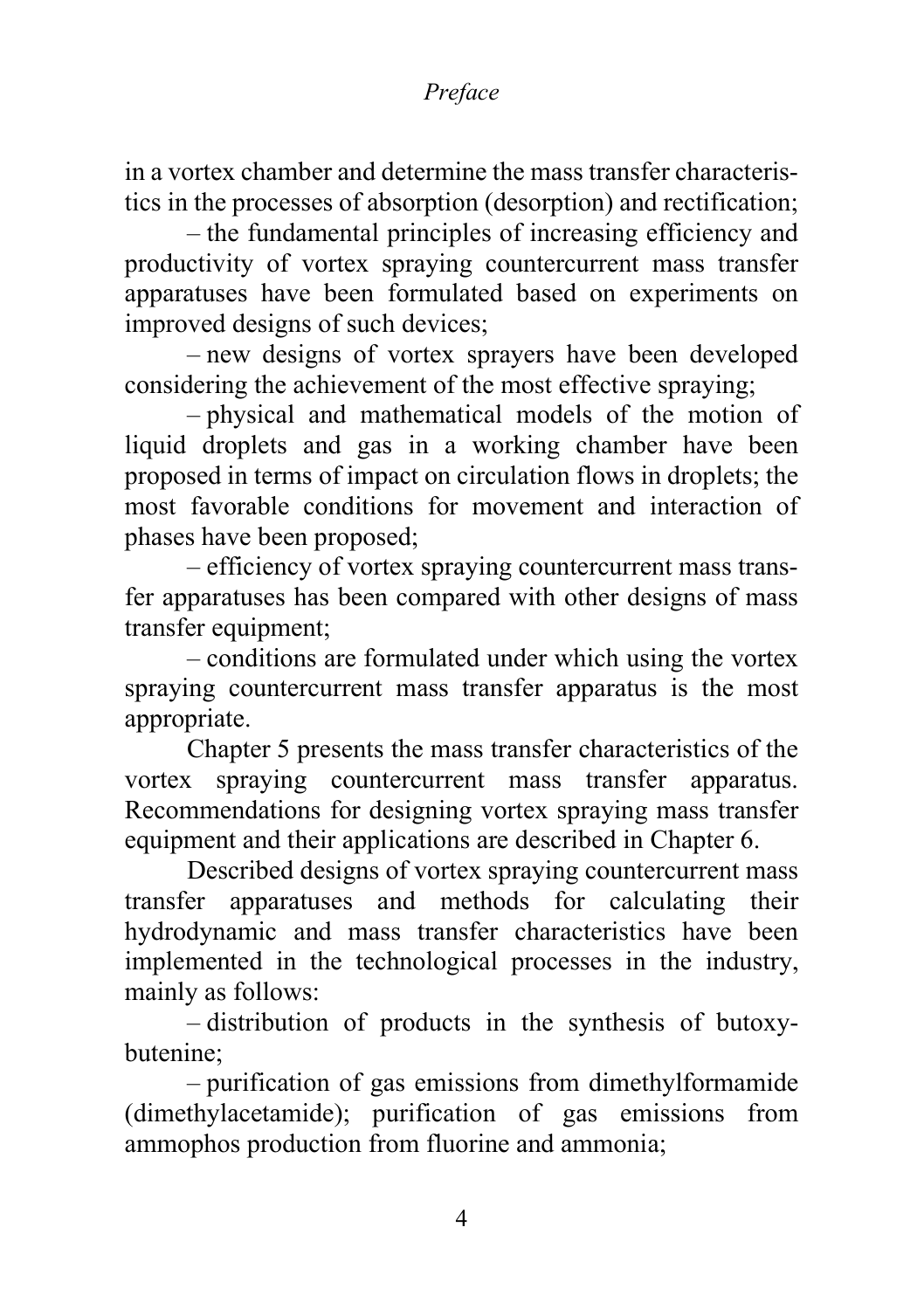– natural gas dehydration.

Thus, developing a method for countercurrent mass transfer in vortex flows has allowed us to improve designs of highly efficient mass transfer apparatuses, in which vortex countercurrent motion of phases is carried out in the entire volume of a vortex chamber. As a result, a change in the concentration of phases is achieved, corresponding to several theoretical stages of change in concentration. Such organization of flows allows one to carry out mass transfer processes in smaller volumes, reduce the number of steps and the dimensions of apparatuses, and reduce the consumption of material and reflux in the rectification process. As a result, more significant savings in materials and energy are provided.

In the monograph, mathematical models of two-phase vortex countercurrent flow in the entire volume of a working chamber are given. Along with creating highly efficient designs, much attention is paid to studying various factors restraining the widespread implementation of the considered mass transfer approach. Particular attention is also paid to promising designs of mass transfer equipment to identify possible ways of developing vortex spraying countercurrent mass transfer apparatuses.

It is noteworthy that the authors paid particular attention to the effect occurring due to exposure high-speed gas flow (with the transverse velocity gradient) on internal flows in liquid droplets. Notably, it has been proven for the first time that this effect intensifies internal currents inside droplets and the mass transfer process in the vortex spraying countercurrent mass transfer apparatus.

The results have been achieved within the research project of Sumy State University "Creation of new granular materials for nuclear fuel and catalysts in the active hydrodynamic environment" (State Reg. No. 0120U102036) ordered by the